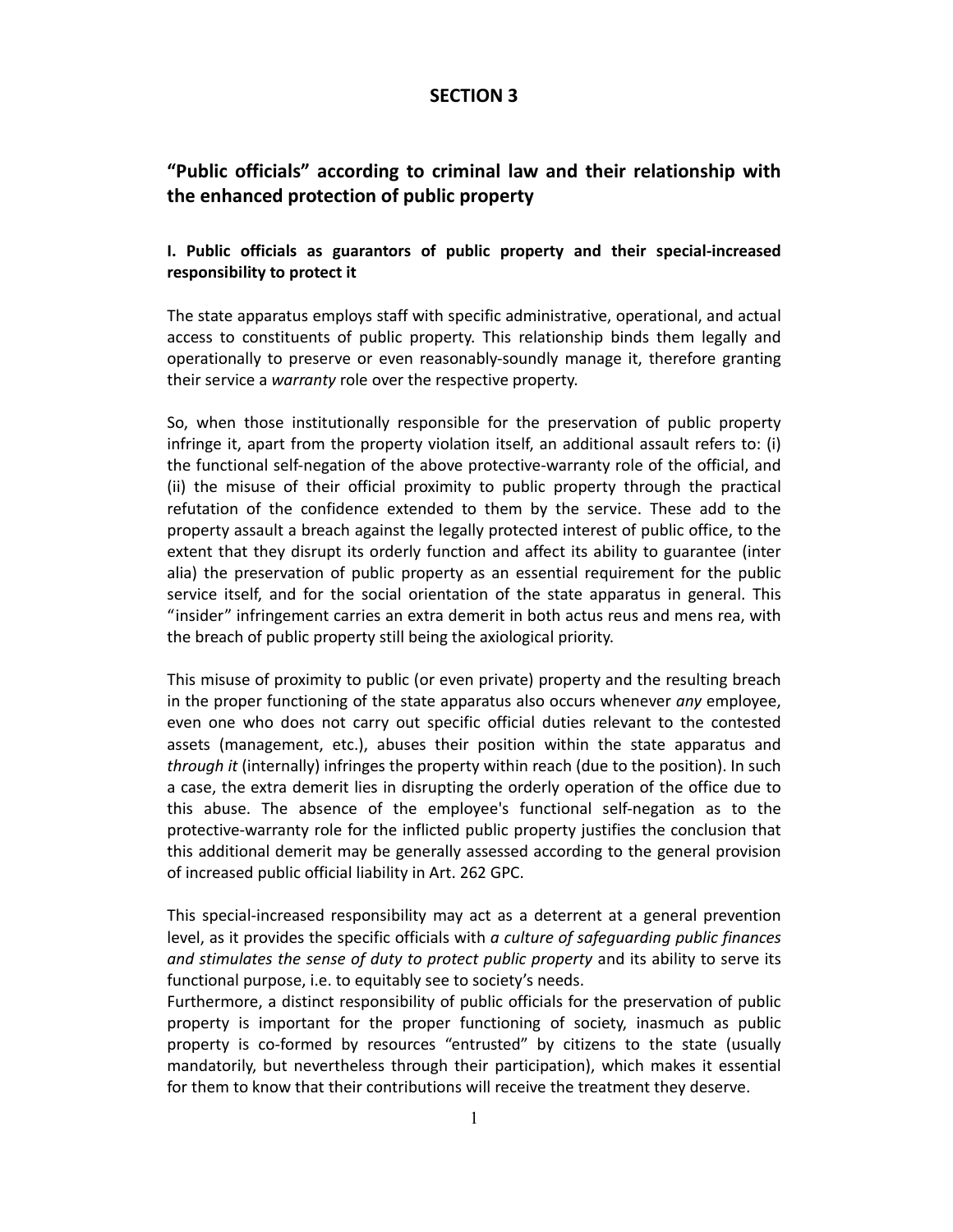In this sense, establishing a special‐increased responsibility of public officials to safeguard public property is equitably legitimate and justified when they infringe it by taking advantage of their official proximity and association.

However, it is incorrect to assign a particularly aggravated (: felony) status to the respective offenses due to the special-increased accountability of public officials; a simply aggravated (: misdemeanor) form or the enforcement of the general rule of Art. 262 GPC would suffice. Nevertheless, particularly aggravated variants are not excluded when additional circumstances apply (i.e. apart from the employment status), such as the increased value of the inflicted property.

#### **II. The tackling of corruption as a safety net against financial criminality**

Impartiality, objectivity, and the uncorrupted functioning of the public service are fundamental conditions and existential elements of the proper operation of the public apparatus that promote public interests. At the same time, the impartial, objective, and uncorrupted activity of public officials‐"guarantors" of public property is a condition‐warranty of its prudent management on their behalf.

However, the above consideration allows for the following conclusion: at a second level, and regardless of the debate on the legal interest, anti‐corruption provisions function as "safety nets" for financial criminality against public property.

#### **ΙΙΙ. National public officials under Greek criminal law**

The concept of "public official" is not only linked to the protection of public property; it was primarily constructed to regulate a particular set of responsibilities for those employed in the state apparatus against the civil service itself (offenses committed by public officials), the latter not being necessarily the (principally) protected legal interest in all relevant provisions. Moreover, the same concept is found in provisions envisaging liability for acts that turn against the state apparatus (inter alia). No required legislative intervention should modify this orientation.

Therefore, it seems reasonable for this concept to be primarily connected with the *exercise of public service*, as is the case under current law (Art. 13 subpara. a GPC). Therein, a public official is anyone legally entrusted (even temporarily) with duties relevant to a public service, a local authority, or a legal person under public law. This is the so‐called *instrumental* concept of public office, which utilizes a formal criterion that effectively describes the matter's essence, insofar as persons belonging to the state apparatus operate to serve society and carry increased obligations and responsibilities that justify their special-increased responsibility for the proper functioning of public service. Their official conduct cannot be equated to that of an employee of a legal person under private law, even if the latter has monopoly over a public interest service as a public limited company, mainly because its employee's activities primarily serve its interests and shareholders.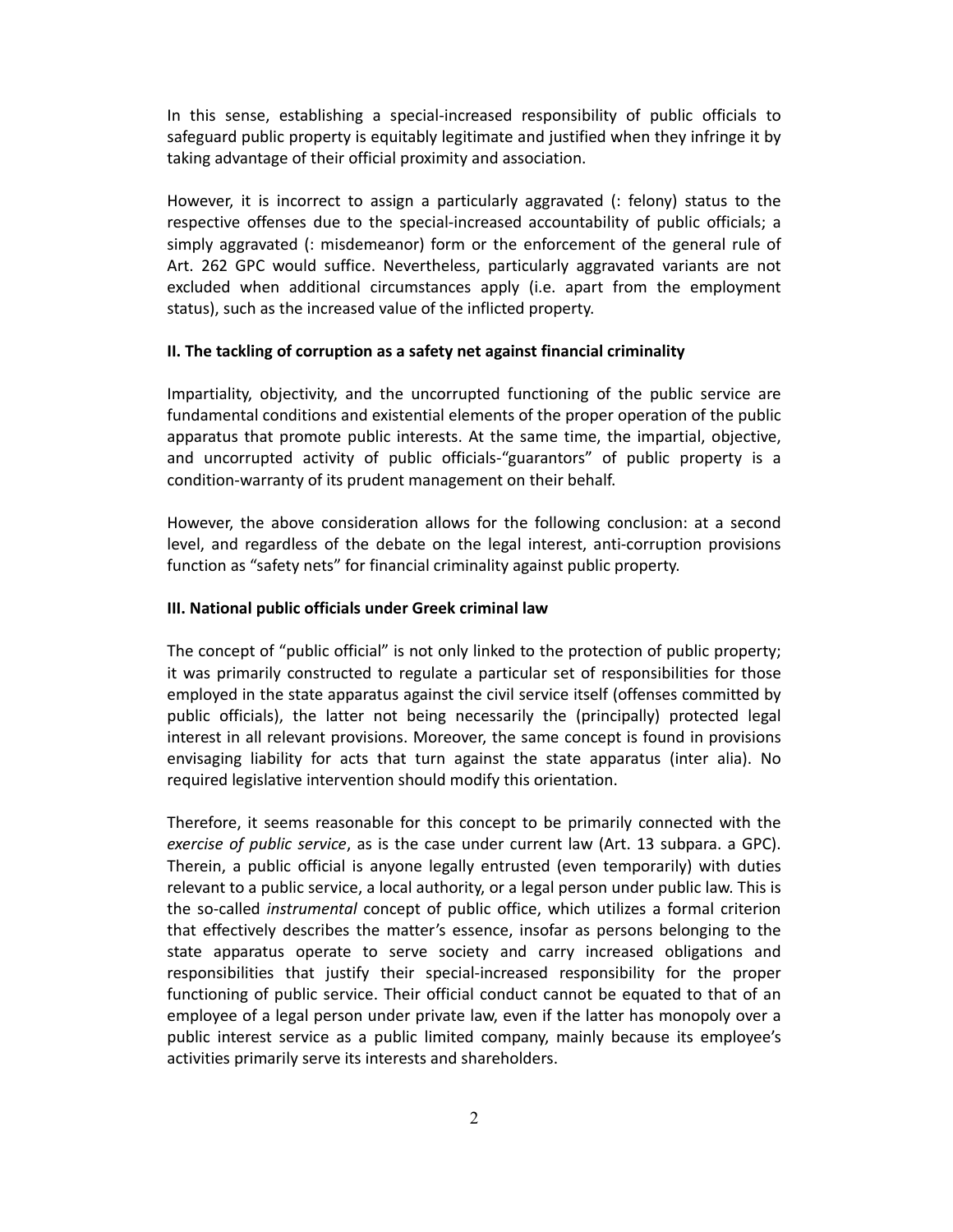The above definition of "public official" correctly (de lege lata) includes all those staffing the state apparatus, whether subject to hierarchy or not, such as: members of the government, parliamentarians, elected local representatives, the judiciary, unsalaried public officials, as well as officials and individuals holding middle‐ or low‐ ranking positions in the administrative hierarchy.

Therefore, for all crimes to which a public official is a subject or object, there is no reason to diverge from the current definition (Art. 13 subpara. a GPC).

### **IV. Broadening the notion of "public official" to protect public property?**

The necessity or expediency to broaden the notion of "public official" for certain relevant offenses remains an issue. The current Article 263A § 1 GPC introduces such an approach in adopting the so-called *functional* concept and in extending the public official status for a some legal persons under private law which –some less and others more– affect the community and manage property assets that current criminal law acknowledges (although too broadly) as public.

Article 263A § 1 GPC was historically and technically associated with the introduction of an increased protection for public property. This rationale of "communicating vessels" seems justifiable to the extent that the respective demarcation is sensible, realistic, and moderate.

Public property managed by a legal person under private law connects the latter with the community and entails –at least for criminal law– a request for it to function similarly to public services in terms of objectivity-impartiality and good governance, extending to all its employees and not only those guaranteeing public property.

The above considerations suggest it acceptable for the criminal law concepts of public property and public servant to be associated as "communicating vessels" and for the related legal interests (public property and service) to be defined not only under a formal (instrumental) criterion, but also under a functional one (rendering service to society regardless of legal form), provided the latter is defined realistically and with the necessary legislative restraint.

In conclusion, criminal law's definition of "public official" should include all persons employed –even temporarily– with any capacity or relationship in legal entities under private law to which the Public or a legal entity under public law participates as a majority or minority shareholder, *and* runs the administration. In such cases, the property handler and the State's administrative control gives the assets a public functional nature with direct reference to the community, and requires good management on behalf of employees and a generally proper internal operation towards accomplishing the legal entities' social purpose.

On the contrary, this expansion should not encompass most private law entities currently covered by Art. 263A § 1 GPC, such as public utility enterprises and banks that do not satisfy the above‐mentioned criterion for public property (public